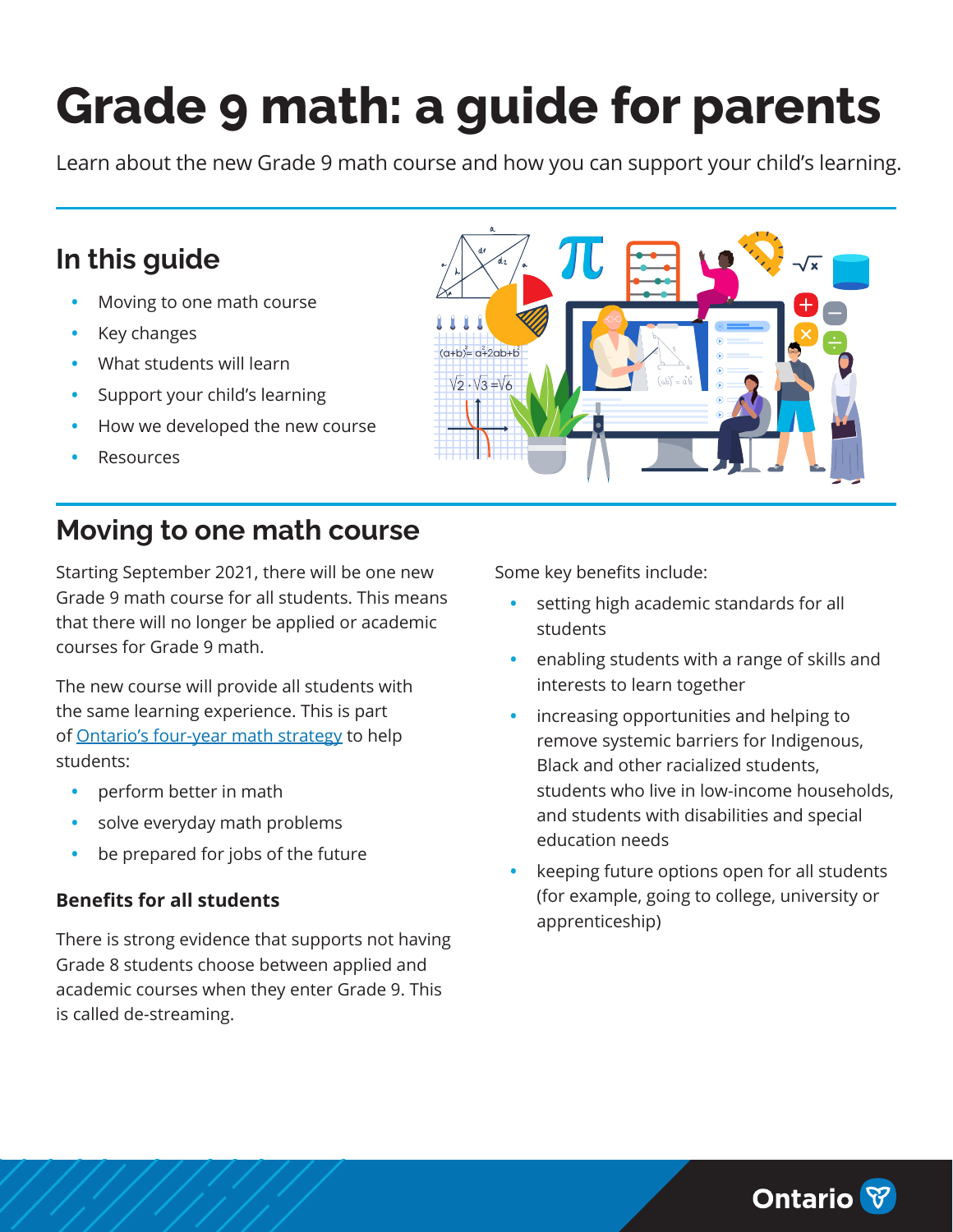# <span id="page-1-0"></span>**Key changes**

Ontario's Grade 9 math curriculum was last updated in 2005. The table below highlights main changes to the course.

#### **Content and structure**

| 2005                                                                                                  | 2021                                                                                                                                    |
|-------------------------------------------------------------------------------------------------------|-----------------------------------------------------------------------------------------------------------------------------------------|
| Students were<br>placed in academic<br>and applied<br>streams.                                        | There will be one<br>math course for<br>all Grade 9 math<br>students.                                                                   |
| Students found it<br>difficult to connect<br>what they learned<br>from Grade 8 to                     | There will be clear<br>connections from<br>Grade 8 to Grade 9<br>for students.                                                          |
| Grade 9.<br>There were<br>differences between<br>English-language<br>and French-<br>language courses. | English-language<br>and French-<br>language<br>courses will be<br>the same while<br>respecting cultural<br>and language<br>differences. |

## **Working with numbers**

| 2005                | 2021                 |
|---------------------|----------------------|
| Students were       | Students will        |
| expected to have a  | continue to develop  |
| solid understanding | their understanding  |
| of number and be    | of numbers as        |
| ready to apply this | they learn about     |
| understanding to    | integers, fractions, |
| new concepts.       | decimal numbers,     |
|                     | percentages, ratios  |
|                     | and rates and their  |
|                     | application in real- |
|                     | life situations.     |

#### **Real-life connections**

| 2005                | 2021                 |
|---------------------|----------------------|
| There were real-    | Students will        |
| life examples for   | connect what they    |
| students that may   | are learning in      |
| be outdated and     | class to real-life   |
| have less relevance | situations.          |
| in today's world.   | They will develop an |
|                     | understanding of     |
|                     | the importance of    |
|                     | math across various  |
|                     | cultures.            |

### **Algebra**

| 2005                                                                                        | 2021                                                                                                                                                                                                                                                      |
|---------------------------------------------------------------------------------------------|-----------------------------------------------------------------------------------------------------------------------------------------------------------------------------------------------------------------------------------------------------------|
| Learning was<br>focused on linear<br>relations, such as a<br>graph with a straight<br>line. | Students will<br>continue to learn<br>about linear<br>relations. They will<br>also learn about<br>non-linear relations<br>to help students<br>prepare for future<br>math courses. For<br>example, analysing<br>a curved graph and<br>determining the rate |
|                                                                                             | of depreciation.                                                                                                                                                                                                                                          |

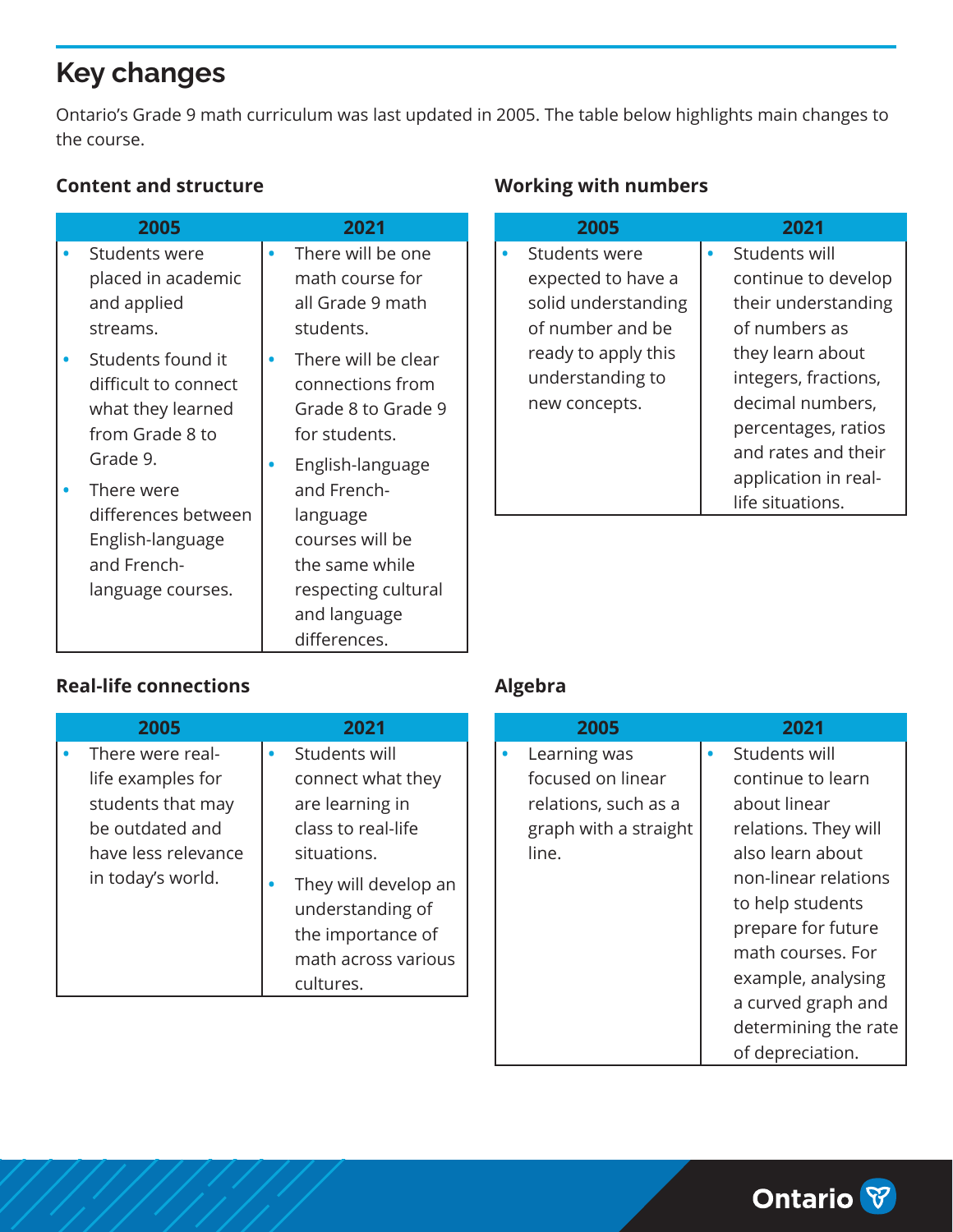## **Building confidence in math skills**

| 2005                 | 2021                |
|----------------------|---------------------|
| Tools and strategies | Students will learn |
| to build confidence  | about tools and     |
| in math skills were  | strategies to help  |
| limited.             | them recognize      |
|                      | their emotions and  |
|                      | identify resources  |
|                      | that help them      |
|                      | build a healthy     |
|                      | relationship with   |
|                      | math.               |

## **Data literacy**

| 2005           | 2021                 |
|----------------|----------------------|
| Learning was   | Learning will build  |
| focused on     | on the elementary    |
| collecting and | math curriculum as   |
| managing data. | students develop     |
|                | their understanding  |
|                | of data, including   |
|                | how it is collected, |
|                | used and stored      |
|                | by various           |
|                | organizations.       |

### **Coding**

| 2005                                                    | 2021                                                                                                                                           |
|---------------------------------------------------------|------------------------------------------------------------------------------------------------------------------------------------------------|
| There was no<br>mandatory learning<br>of coding skills. | Students will<br>continue to build<br>their coding skills<br>from elementary<br>math, including<br>learning to create,<br>read and alter code. |
|                                                         | They will learn to<br>use coding as a<br>tool to understand<br>complex math                                                                    |
|                                                         | concepts, which<br>helps improve their<br>ability to solve<br>problems.                                                                        |

#### **Geometry and measurement**

| 2005               | 2021                  |
|--------------------|-----------------------|
| Students solved    | Students will solve   |
| problems involving | measurement           |
| measurement using  | problems using        |
| metric units.      | metric and imperial   |
|                    | units, which is often |
|                    | used in skilled       |
|                    | trades.               |

## **Financial literacy**

| 2005                  | 2021                   |
|-----------------------|------------------------|
| There were no         | Students will learn    |
| specific expectations | about financial        |
| on financial literacy | literacy and apply     |
| learning.             | their knowledge to     |
|                       | real-life experiences. |
|                       | For example,           |
|                       | understanding the      |
|                       | appreciation and       |
|                       | depreciation of        |
|                       | assets, like a car,    |
|                       | or learning how to     |
|                       | modify a budget        |
|                       | based on changes in    |
|                       | circumstances.         |

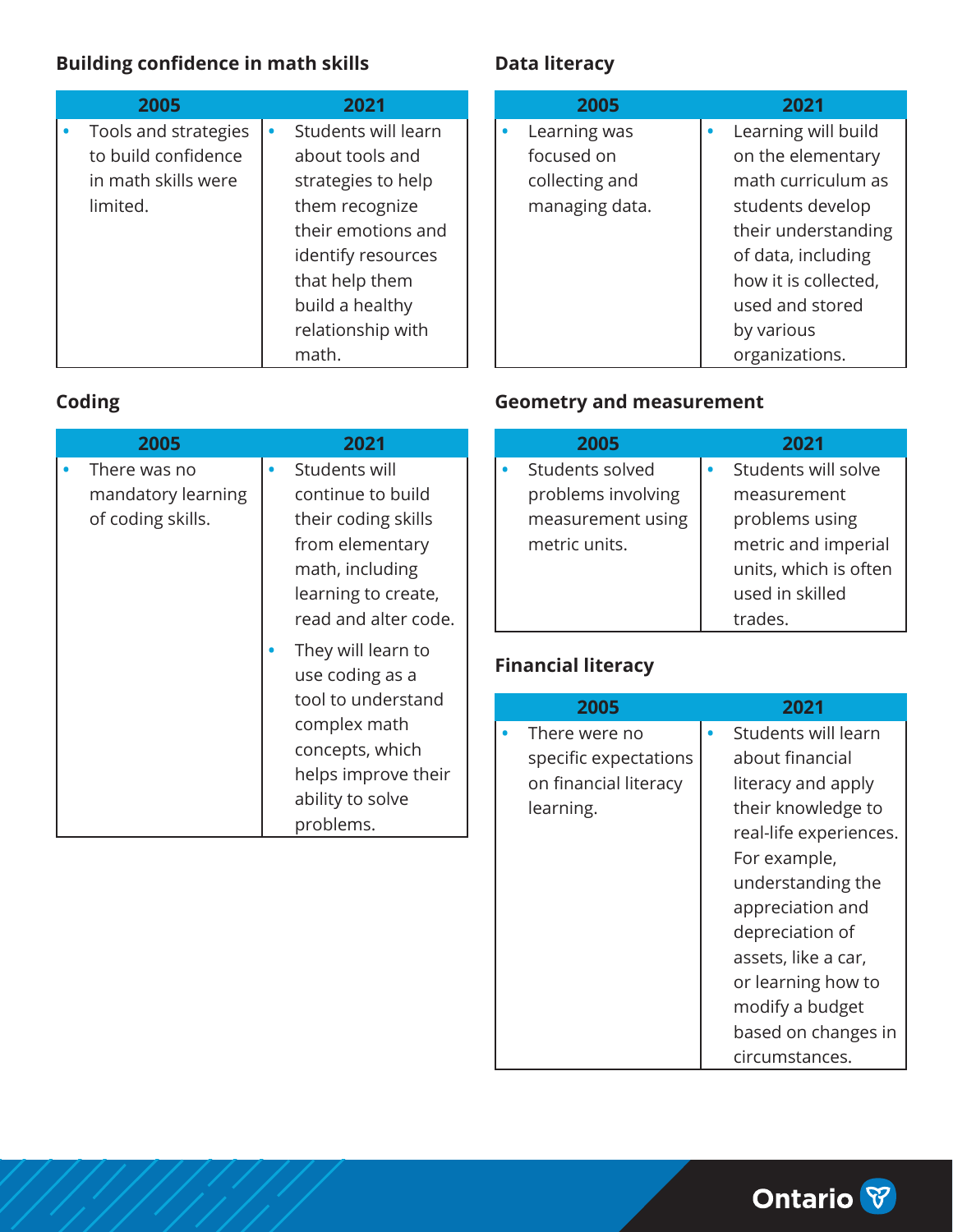# <span id="page-3-0"></span>**What students will learn**

The new Grade 9 math course builds on the [2020 elementary \(Grades 1 to 8\) mathematics](https://www.dcp.edu.gov.on.ca/en/curriculum/elementary-mathematics)  [curriculum.](https://www.dcp.edu.gov.on.ca/en/curriculum/elementary-mathematics) In this course, students will learn math concepts and skills to prepare them for their future. Below are the areas of focus:

#### **Social-emotional learning skills in mathematics**

Students will:

- **•** build their social-emotional learning skills, such as learning to recognize and identify emotions that support mathematical learning
- **•** build their confidence and develop a healthy relationship with math

#### **Mathematical thinking and making connections**

Students will:

- **•** use their problem-solving, communication and reasoning skills as they develop their mathematical knowledge
- **•** make connections between what they learn in math and their real-life experiences

### **Number**

Students will:

- **•** work with different types of numbers, such as powers with positive and negative exponents
- **•** solve problems involving positive and negative fractions, decimal numbers and integers
- **•** build their knowledge and skills related to percentages, ratios, rates and proportions and make connections to real-life situations (for example, comparing costs)

## **Algebra**

Students will:

- **•** develop their understanding of algebraic expressions and equations
- **•** apply coding skills to understand complex math concepts and make predictions
- **•** learn about various linear and non-linear relations
- **•** increase their understanding of rates of change and apply it to make sense of reallife situations (for example, analysing motion of a car or rates of pollution)

## **Data**

Students will:

- **•** build their data literacy skills to examine the collection, representation and use of data, including how data is used to inform decisions
- **•** continue to apply mathematical modelling to analyse real-life situations, such as the impact of social media on the economy

### **Geometry and measurement**

Students will:

- **•** make connections between geometric shapes and their applications in architecture, engineering and design
- **•** analyse and create designs to increase understanding of geometric relationships
- **•** solve real-life problems that involve applying their knowledge of perimeter, area, surface area and volume, such as planning and creating models of a community garden